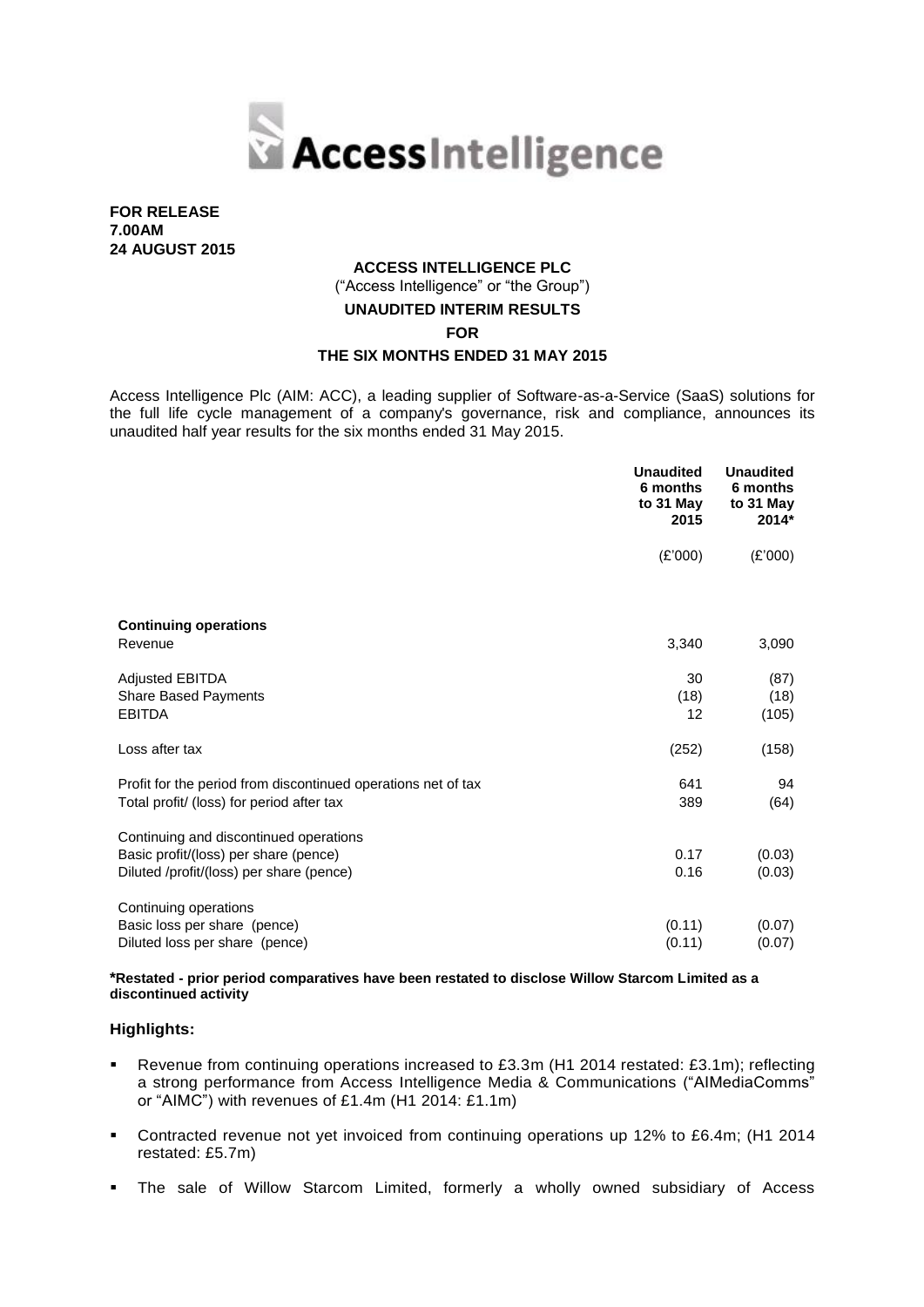Intelligence, was completed on 21 April 2015

- Deferred revenue (excluding Willow Starcom Limited) consistent with prior year at £2.5m (H1 2014 restated: £2.6m); taking total revenue yet to be recognised in the income statement to £8.9m (H1 2014 restated: £8.3m)
- Recurring revenue from continuing operations of £2.8m up 11% (H1 2014 restated: £2.6m), being 85% (H1 2014 restated: 83%) of total revenue from continuing operations
- Total technical spend 42% of revenue (H1 2014: 50%)
- Loss before taxation from continuing operations was £252,000 (H1 2014 restated: loss £158,000)
- Cash balance as at 31 May 2015 £1.7m (H1 2014: £1.1m) following the proceeds from the disposal of Willow Starcom Limited

Michael Jackson, Non-Executive Chairman, commented:

*"Access Intelligence has had a good first half, with strong performance at AIMediaComms being driven by a number of key blue chip wins in the private sector. The Group also completed its exceptional phase of investment in product innovation at the end of H1 2015. The AITrackRecord and Due North products were released to the market with significant interest, validated by new prospect wins and existing customer migrations. Our Centre of Excellence in York has proven pivotal to the creation of a scalable platform to expand our reputation and position in the GRC marketplace."*

#### **Warning to shareholders**

The Group understands that several shareholders have recently been contacted by people claiming to be "brokers" based in the United States of America expressing an interest in purchasing shares in the Group. These "brokers" also claim that they are acquiring a 51% stake in the Group and are in contact with the Group about this investment. The Board can confirm that they have had no contact with any parties regarding the sale of any part of the Group, nor have they passed on the contact details of any shareholders to third parties.

The Directors therefore urge shareholders in the Company to exercise extreme caution if they receive any unsolicited communication regarding their investment in the Group.

#### **For further information:**

#### **Access Intelligence plc** 0843 659 2940

Michael Jackson (Non-Executive Chairman)

Joanna Arnold (CEO)

**Sanlam Securities**

Simon Clements 020 7628 2200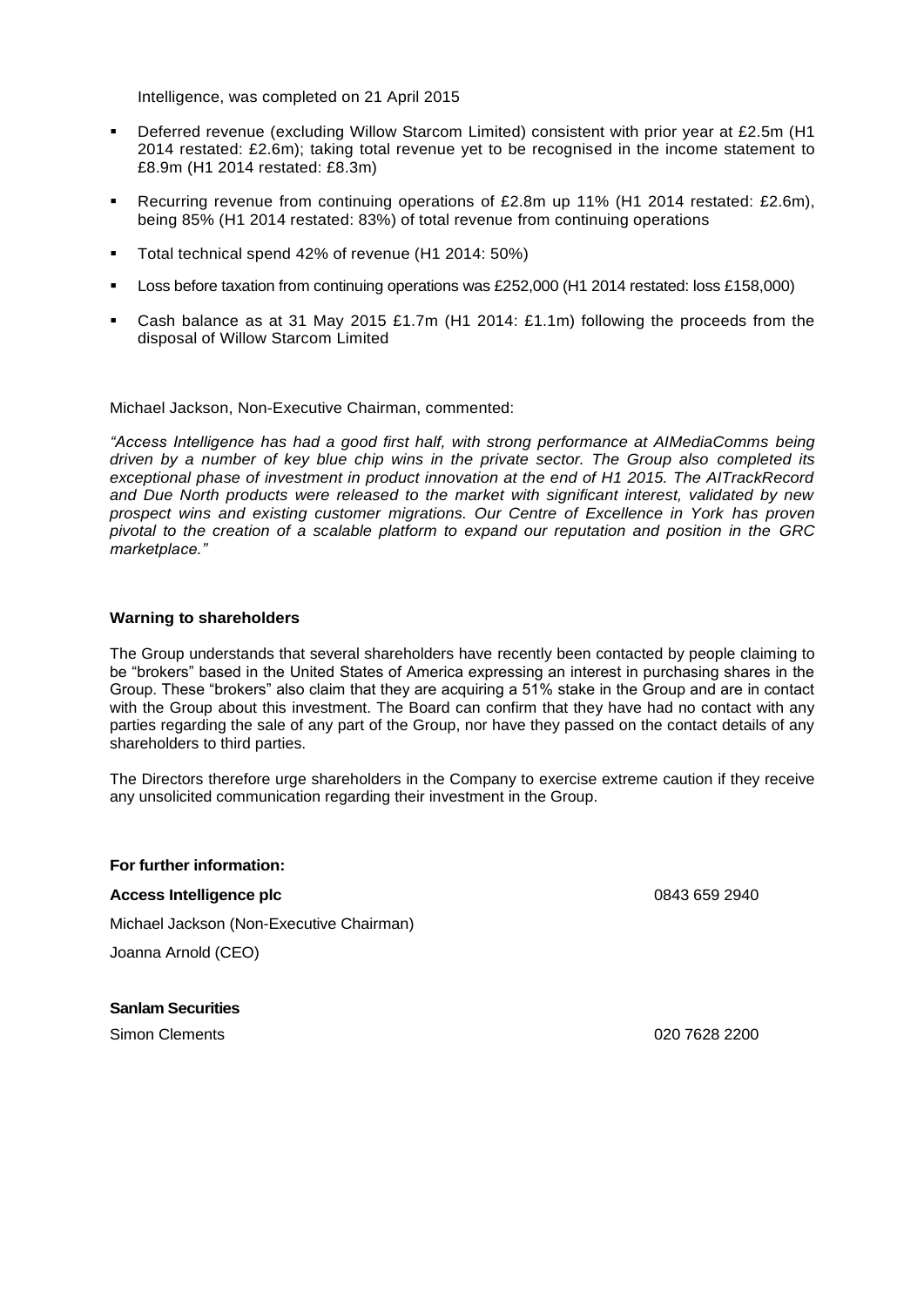#### **Chairman's Statement**

I am pleased to announce our results for the six months ended 31 May 2015, which demonstrate our continued growth in recurring revenues. The results reflect our efforts to win new business in the private sector to hedge our public sector revenues which continue to be squeezed by spending cuts. The first half of the year also marked the launch of the first of our new products, enabling us to deliver an innovative, unified GRC software offering. I am also pleased to announce the appointment of Christopher Pilling as Non-Executive Director to the Board of Access Intelligence. Mr. Chris Pilling is the Co-founder and Chief Executive Officer of Frontier Market Intelligence Limited. Mr. Pilling cofounded Complinet Limited in 1997 and serves as its Chief Executive Officer. Mr. Pilling was the Co-Founder and Chief Executive Officer of Complinet Group Limited. He has been the Chairman of Advisory Group at Avoco Secure, Limited. since July 20, 2015. He has a wealth of experience in the development of online software and services and the management of fast growing technology businesses.

## **Results for the half**

The Company's revenue from continuing operations increased to £3,340,000 (H1 2014 restated: £3,090,000), an increase of 8.1%. The majority of this growth in revenue has arisen in recurring revenue which now makes up £2,835,000 or 85% of total revenues (H1 2014 restated: £2,561,000 or 83%).

The Company's operating loss from continuing operations was £157,000 (H1 2014 restated loss £106,000), which includes charges of £170,000 for depreciation and amortisation (H1 2014 restated: £158,000) and £18,000 for share based payments (H1 2014: £18,000).

Cost of sales increased in line with revenue at £692,000 (H1 2014 restated: £598,000) and gross margin was 79% (H1 2014 restated: 81%).

Operating costs increased to £2,787,000 (H1 2014 restated £2,580,000), and is a reflection of our continued spend on development of our existing products, in particular AIMediaComms.

The basic loss per share from continuing operations was 0.11p (H1 2014 restated: loss 0.07p).

The Company had cash at the end of the period of £1,685,000 (H1 2014: £1,140,000).

#### **Strategy**

Access Intelligence is bringing to an end its investment programme to drive product synergy, innovation and longevity. During the first half of 2015 total spend on such activities was 42% of revenue (H1 2014: 50%). Total R&D and technical spend was £1,742,000 (H1 2014: £2,081,000) of which we capitalised software development costs of £974,000 (H1 2014: £762,000). This programme brings all solutions onto a standardised platform and enables Access Intelligence to deliver an enterprise governance, risk and compliance solution, creating a springboard for effective cross-sell and upsell across its brands.

As this project has progressed at the Centre of Excellence ("CoE") in York we have continued to bring on new clients in both the public and private sectors across all brands. The SaaS business model drives value for our customers and delivers a foundation of long term stability and growth for our shareholders. This is evident in the 12% increase in first half revenues that are contracted but not yet invoiced at £6.4m (H1 2014 restated: £5.7m). These factors combined have further meant that revenues from continuing operations have increased 8.1% to £3,340,000 (H1 2014 restated: 3,090,000).

Amid the backdrop of ongoing restructuring and spending cuts in the public sector, the Company has maintained a competitive advantage largely due to our ability to consistently deliver solutions that mitigate risk, reduce costs and improve productivity. These capabilities extend into our growing presence in the private sector where we are routinely selected for the ease in which our products support customers' regulatory workflow and reporting requirements.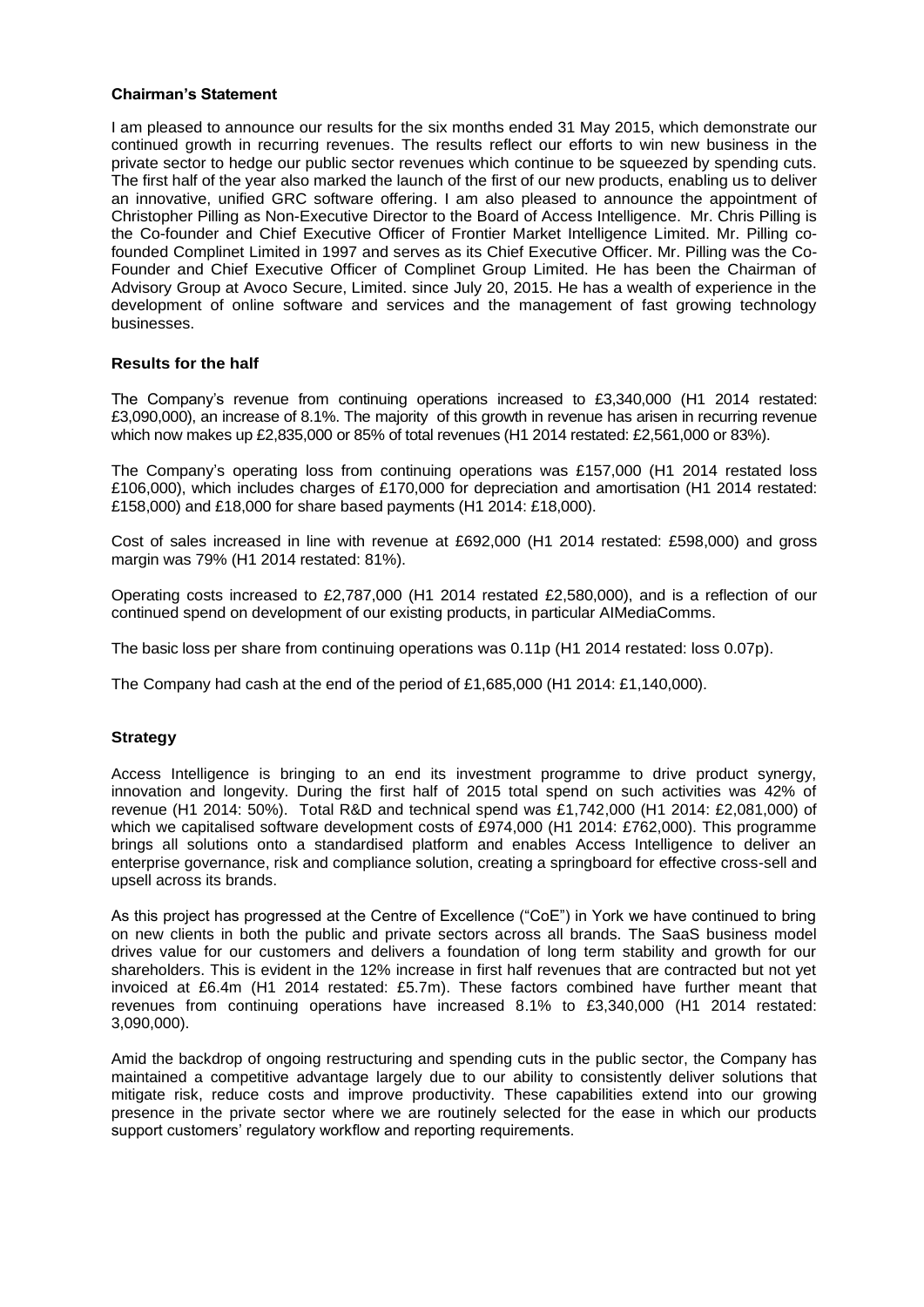#### **The half year in focus**

#### **GRC Software Portfolio:**

**AIMediaComms:** The first half of 2015 has seen excellent growth in recurring revenues across all products and sectors, with strong new business wins underpinned by very high client retention rates. Over a third of billings have been in the private sector, with additional success in the utilities, and trade and housing associations. Our political monitoring service is providing excellent upsell and new client wins, and the Social Media Newsroom has been adopted by several global brands. Our strategy of incorporating several teams within the communications function, including media relations, public affairs and stakeholder engagement is resonating well, increasing yield per client and delivering strong results.

**Due North:** Due North continued to focus its efforts within the public sector with key new market wins in central government and education. The launch of the new product has been widely received by its enviable customer base who are currently in user acceptance testing and will migrate over the course of the second half of 2015. Feedback has been particularly strong around the improved user experience, rich functionality and reporting capabilities to assist them increase efficiencies at every level of local government.

**AITrackRecord:** AITrackRecord received positive feedback at the launch of its new product to industry experts, clients and prospects in March 2015. The event was aimed at providing an insight into the innovations delivered via the new solution which will assist financial services organisations in tackling the forthcoming regulatory challenges posed by the FCA. One month after launch, it secured its first FTSE 100 financial services client following a comprehensive analysis of competitors. Whilst increasing its momentum in its core market of financial services, new opportunities are beginning to arise in areas such as manufacturing, oil and gas and logistics due to the capability of the new platform. AITrackRecord looks forward to capitalising on the early success of the platform and growing pipeline in 2016.

**AIControlPoint:** AIControlPoint continued to expand the industry 'community' that the brand has built amongst North Sea operators and service companies. Diversification of market verticals has proven essential in 2015 given the downturn in the hydrocarbon industry and AIControlPoint has done well to land key new business with a major group of airports, as well as expanding its footprint within the airline and tour ops industries. The new product is expected to launch in the second half of 2015 and will provide a flexible and powerful solution, which will provide the Product Team with the agility to react quickly to what is an ever-evolving marketplace.

**York Development Centre:** H1 2015 marked the critical development milestone for the new platform, which went through extensive quality assurance with the teams building out the new products using the configuration toolset. The platform is also being used successfully to rapidly deploy bespoke solutions for customers using configuration alone, proving the future scalability of the business model for the Group.

Another key goal of the Centre of Excellence is to provide a highly skilled pool of resource for the Group across a range of disciplines. This has now been realised with strong processes and efficient working practices through the adoption of Quality Management System. As such we have submitted for ISO9001 accreditation. The central service desk has expanded to support over 70,000 users globally across three of the major products achieving customer satisfaction levels of 95%.

As a Microsoft Partner the CoE is moving all of its development practices and hosting solutions to Microsoft Azure which will allow AI to provide customers with lower cost, highly scalable and resilient hosting.

#### **Disposal of Willow Starcom Limited**

The sale of Willow Starcom Limited was completed on 21 April 2015. Willow Starcom delivered infrastructure support and cloud based IT services but was considered non-core to the Group as it looked to scale its SaaS offering globally. The net cash inflow received for the company amounted to £1,141,000 and resulted in a profit on disposal of the company of £525,000.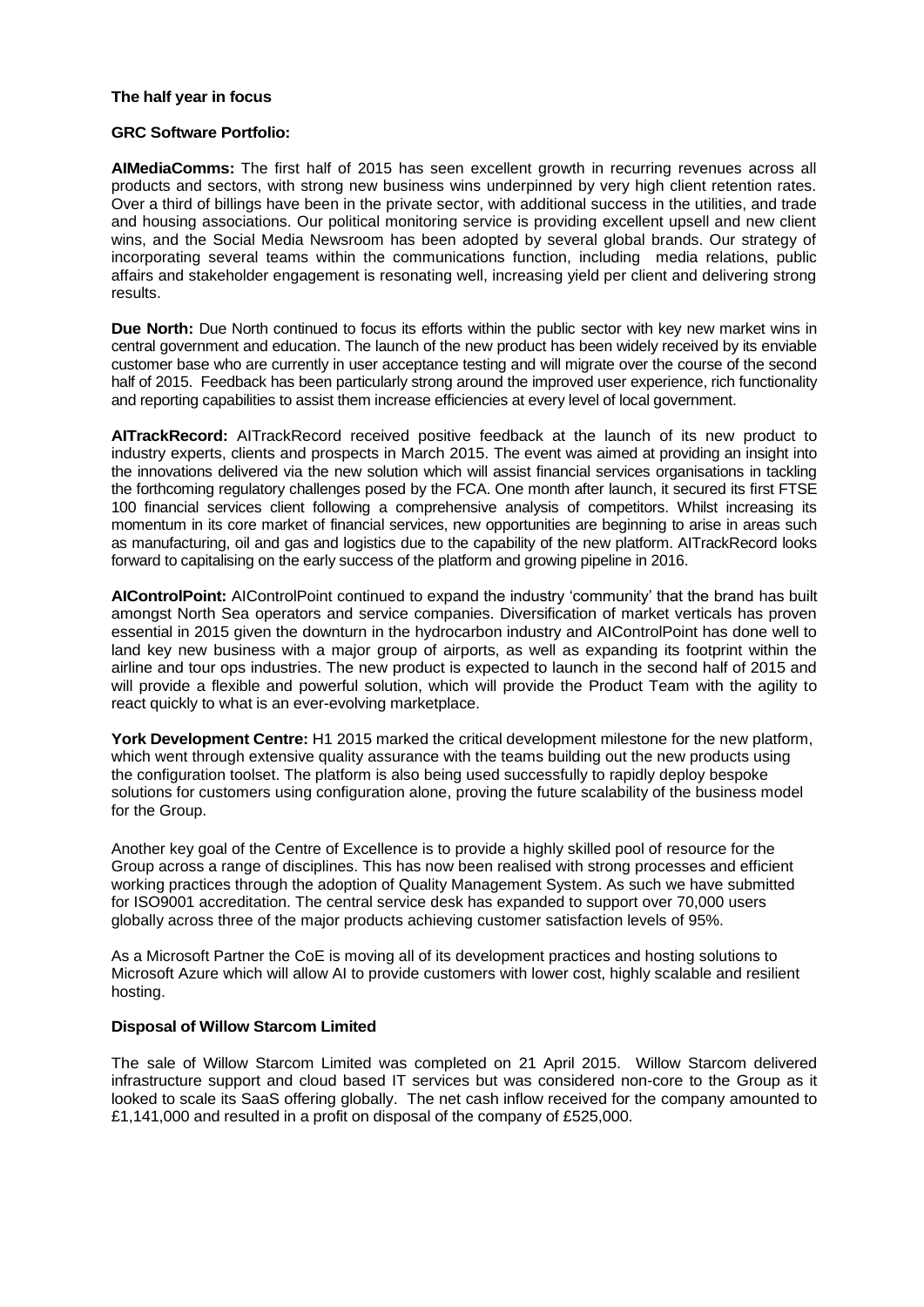#### **Directors**

On 16 June 2015 it was announced that Kole Dhoot, the Company's Chief Financial Officer, had resigned with immediate effect, after an extended period of absence. The Board announces today that two Non-Executive Directors, Henrik Bang and Jeremy Hamer, are retiring from the Board with effect from 1 October 2015, after a period of handover. The Company thanks them for their contribution over the years and wish them all the very best for the future.

The Board is today pleased to announce that Chris Pilling, has joined the Board in a Non-Executive capacity. Further information relating to his appointment is set out in note 3 below.

#### **Current Trading**

The first half of 2015 was focused on the successful delivery of internal product development punctuated by the sale of Willow Starcom Limited. The Group has built upon its strong position in the public and private sectors, with H1 2015 contracted revenue not yet invoiced up 12% to £6.4m (H1 2014 restated: £5.7m), and recurring revenue now representing 85% of the total (H1 2014 restated: 83%). Professional Services revenues were depressed as a result of resources being allocated to internal and non-revenue generating projects to migrate customers onto the new products.

Our focus on product innovation and the integration of the brands' functionality onto a unified platform is key to our long term strategy and early feedback on the new software from current and prospective customers has been very encouraging. The business pipeline continues to grow with a number of exciting opportunities on the horizon to deliver a combined product offering using the new platform.

The consistent, year-on-year increases in contracted revenue not yet invoiced, our recurring revenue base and sustained investment in innovative product development, demonstrate the Group's long term stability and provide a solid foundation for continued growth.

#### **Subsequent events**

As of the 24 of June 2015, Access Intelligence completed the acquisition of certain assets of both Cision UK Limited and Vocus UK Limited (collectively, "C&V" and "Acquisition"). C&V are the UK divisions of the Cision group, a global software provider to the public relations and marketing industries. C&V are leading providers of Integrated Management Solutions ("IMS") in the UK market and currently support in excess of 1,500 SaaS customers on predominantly annual contracts across a wide range of industries. The Acquisition will provide Access Intelligence with a comprehensive database of global media contacts, including detailed information about new influencers in emerging digital media channels, transforming the proposition of Access Intelligence subsidiary AIMediaComms Limited ("AIMC") and creating an unrivalled portfolio of communications software and services for the UK IMS market.

As announced on 16 June 2015, the Group raised, from existing shareholders and loan note holders, in aggregate £3.03 million before expenses through the issue of 40,400,001 new ordinary shares of 0.5p per share at a subscription price of 3p per share to raise £1.21 million ("Subscription Shares") and the issue of £1.82 nominal 2015 loan notes ("2015 Loan Notes") ("Subscription"). The net proceeds from the Subscription amounted to approximately £2.9 million, after expenses, and were applied as to £1.34 million to satisfy the consideration for the Acquisition with the balance being used for working capital and post-acquisition integration costs.

Michael Jackson Non-executive Chairman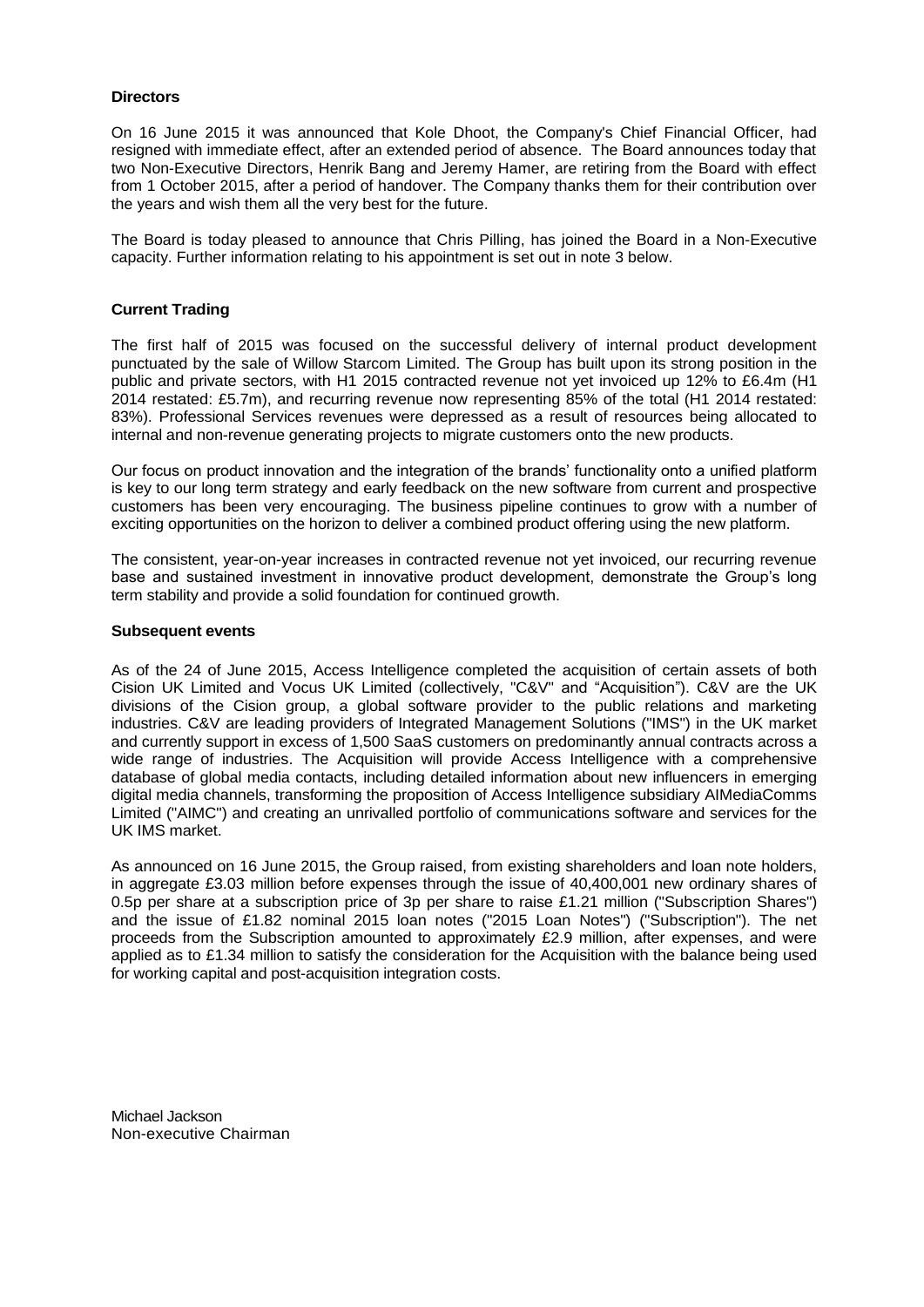## **Access Intelligence plc Consolidated Statement of Comprehensive Income for the 6 months ended 31 May 2015**

There were no recognised gains and losses in the period, or in prior periods, other than the results below

|                                                    | <b>Restated</b> |                                                    |                                                    |                                              |
|----------------------------------------------------|-----------------|----------------------------------------------------|----------------------------------------------------|----------------------------------------------|
|                                                    | <b>Notes</b>    | <b>Unaudited</b><br>6 months<br>ended<br>31-May-15 | <b>Unaudited</b><br>6 months<br>ended<br>31-May-14 | <b>Audited</b><br>Year<br>ended<br>30-Nov-14 |
|                                                    |                 | £'000                                              | £'000                                              | £'000                                        |
| <b>Revenue</b>                                     |                 | 3,340                                              | 3,090                                              | 8,546                                        |
| Cost of sales                                      |                 | (692)                                              | (598)                                              | (2,368)                                      |
| <b>Gross profit</b>                                |                 | 2,648                                              | 2,492                                              | 6,178                                        |
| Administrative expenses                            |                 | (2,787)                                            | (2,580)                                            | (6, 163)                                     |
| Share based payments                               |                 | (18)                                               | (18)                                               | (36)                                         |
| <b>Operating loss</b>                              |                 | (157)                                              | (106)                                              | (21)                                         |
| Impairment of intangibles                          |                 |                                                    |                                                    | (798)                                        |
| <b>Operating loss</b>                              |                 | (157)                                              | (106)                                              | (819)                                        |
| Financial income                                   |                 | 1                                                  | 1                                                  | 1                                            |
| <b>Financial expenses</b>                          |                 | (102)                                              | (58)                                               | (115)                                        |
| Loss before tax                                    |                 | (258)                                              | (163)                                              | (933)                                        |
| Taxation credit/(charge)                           |                 | 6                                                  | 5                                                  | (149)                                        |
| Loss for the period from continuing operations     |                 | (252)                                              | (158)                                              | (1,082)                                      |
| Profit for the period from discontinued operations |                 | 641                                                | 94                                                 |                                              |
| Profit/(loss) for the period                       |                 | 389                                                | (64)                                               | (1,082)                                      |
| Other comprehensive income                         |                 |                                                    |                                                    |                                              |
| Total comprehensive profit/(loss) for the period   |                 | 389                                                | (64)                                               | (1,082)                                      |
| attributable to the owners of parent company       |                 |                                                    |                                                    |                                              |
| <b>Earnings per share</b>                          |                 |                                                    |                                                    |                                              |
| <b>Continuing and discontinued operations</b>      |                 | <b>Pence</b>                                       | <b>Pence</b>                                       | <b>Pence</b>                                 |
| Basic profit/(loss) per share                      | 2               | 0.17                                               | (0.03)                                             | (0.46)                                       |
| Diluted profit/(loss) per share                    | $\overline{2}$  | 0.16                                               | (0.03)                                             | (0.46)                                       |
| <b>Continuing operations</b>                       |                 |                                                    |                                                    |                                              |
| Basic loss per share                               | $\overline{c}$  | (0.11)                                             | (0.07)                                             | (0.46)                                       |
| Diluted loss per share                             | $\overline{2}$  | (0.11)                                             | (0.07)                                             | (0.46)                                       |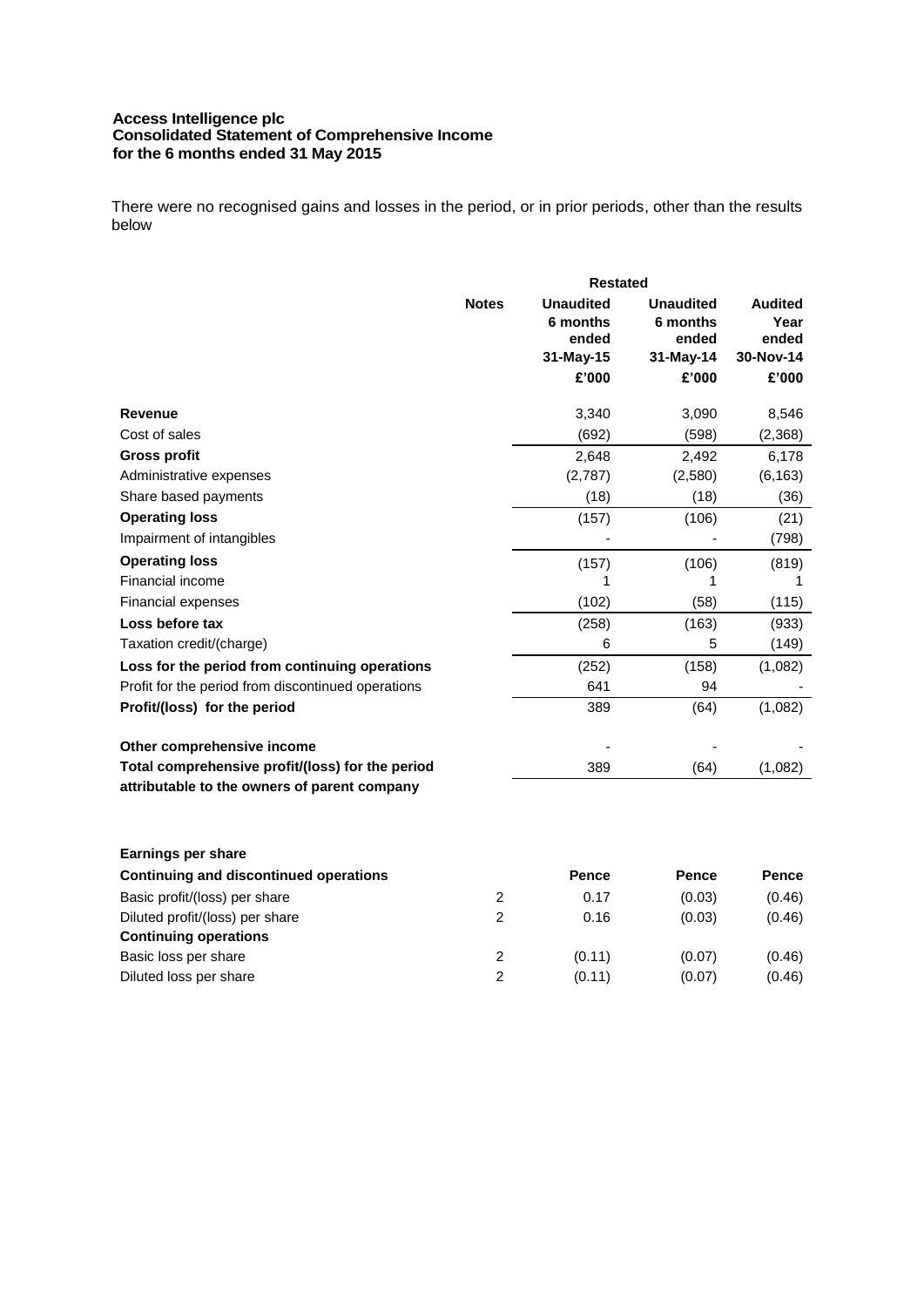#### **Consolidated Statement of Financial Position at 31 May 2015**

|                                                  | <b>Unaudited</b><br>At 31<br>May 2015<br>£'000 | <b>Unaudited</b><br>At 31<br>May 2014<br>£'000 | <b>Audited</b><br>At 30<br><b>Nov 2014</b><br>£'000 |
|--------------------------------------------------|------------------------------------------------|------------------------------------------------|-----------------------------------------------------|
| <b>Non-current assets</b>                        |                                                |                                                |                                                     |
| Property, plant and equipment                    | 278                                            | 622                                            | 523                                                 |
| Intangible assets                                | 8,581                                          | 8,452                                          | 8,406                                               |
| Deferred tax asset                               | 82                                             | 611                                            | 419                                                 |
| <b>Total non-current assets</b>                  | 8,941                                          | 9,685                                          | 9,348                                               |
| <b>Current assets</b>                            |                                                |                                                |                                                     |
| Inventories                                      |                                                | 144                                            | 142                                                 |
| Trade and other receivables                      | 2,022                                          | 2,209                                          | 2,613                                               |
| Current tax receivables                          | 237                                            | 211                                            | 237                                                 |
| Cash and cash equivalents                        | 1,685                                          | 1,140                                          | 1,144                                               |
| <b>Total current assets</b>                      | 3.944                                          | 3,704                                          | 4,136                                               |
| <b>Total assets</b>                              | 12,885                                         | 13,389                                         | 13,484                                              |
| <b>Current liabilities</b>                       |                                                |                                                |                                                     |
| Trade and other payables                         | 790                                            | 1,103                                          | 1,526                                               |
| Accruals and deferred income                     | 3,082                                          | 3,690                                          | 4,050                                               |
| <b>Total current liabilities</b>                 | 3,872                                          | 4,793                                          | 5,576                                               |
| <b>Non-current liabilities</b>                   |                                                |                                                |                                                     |
| Trade and other payables                         |                                                |                                                | 60                                                  |
| Interest-bearing loans and borrowings            | 2,263                                          | 1,281                                          | 1,301                                               |
| Deferred tax liabilities                         | 593                                            | 694                                            | 956                                                 |
| <b>Total non-current liabilities</b>             | 2,856                                          | 1,975                                          | 2,317                                               |
| <b>Total liabilities</b>                         | 6,728                                          | 6,768                                          | 7,893                                               |
| <b>Net assets</b>                                | 6,157                                          | 6,621                                          | 5,591                                               |
| <b>Equity</b>                                    |                                                |                                                |                                                     |
| Share capital                                    | 1,324                                          | 1,324                                          | 1,324                                               |
| <b>Treasury Shares</b>                           | (148)                                          | (148)                                          | (148)                                               |
| Share premium                                    | 224                                            | 224                                            | 224                                                 |
| Capital redemption reserve                       | 191                                            | 191                                            | 191                                                 |
| Share option valuation reserve                   | 356                                            | 349                                            | 338                                                 |
| Equity reserve                                   | 285                                            | 126                                            | 126                                                 |
| Retained earnings                                | 3,925                                          | 4,555                                          | 3,536                                               |
| Total equity attributable to equity shareholders | 6,157                                          | 6,621                                          | 5,591                                               |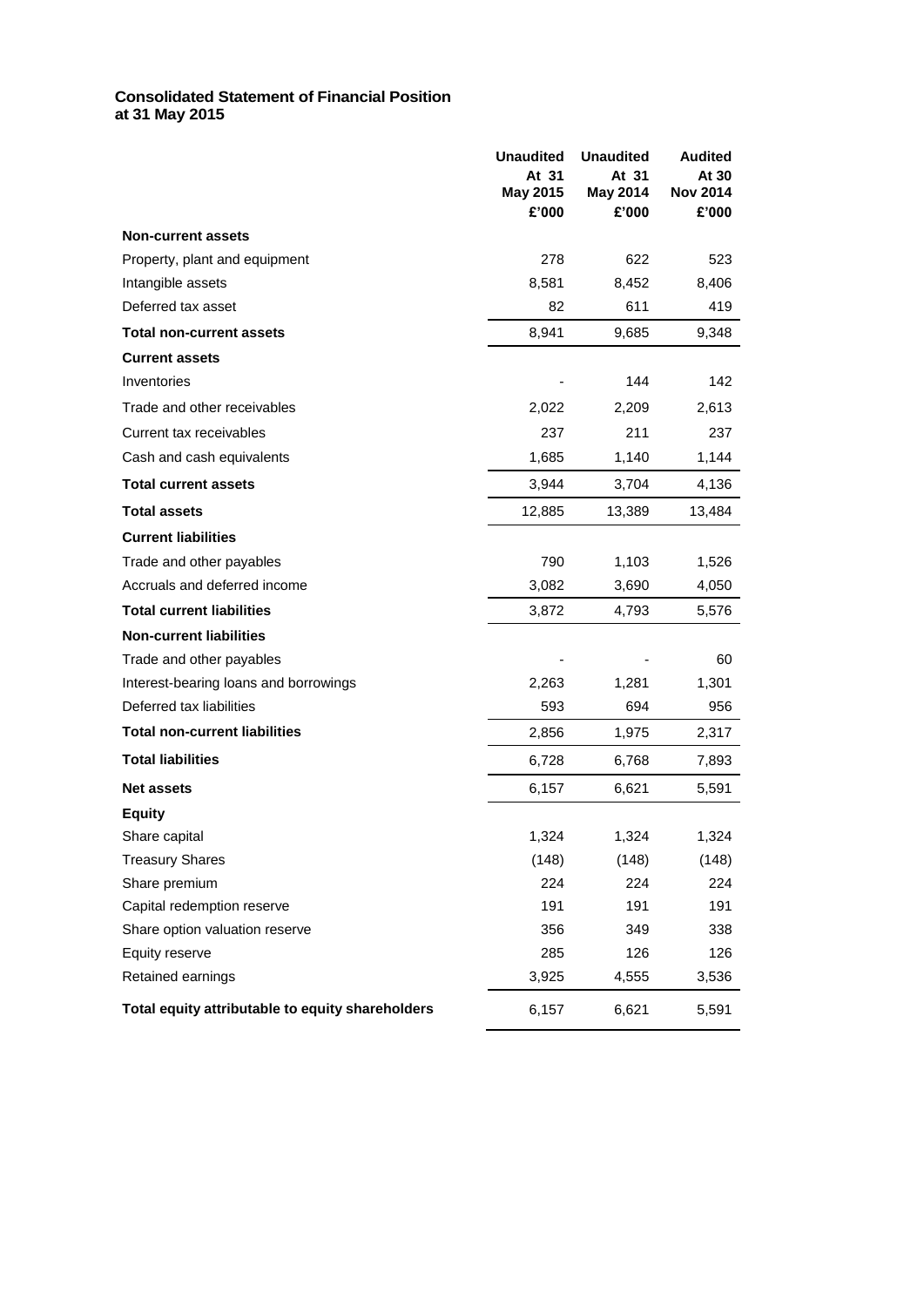## **Consolidated Statement of Changes in Equity for the 6 months ended 31 May 2015**

|                                                          |                |                          |                          |                          | <b>Share</b>             |               |                 |              |
|----------------------------------------------------------|----------------|--------------------------|--------------------------|--------------------------|--------------------------|---------------|-----------------|--------------|
|                                                          | <b>Share</b>   | <b>Treasury</b>          | <b>Share</b>             | Capital                  | option                   | <b>Equity</b> | <b>Retained</b> | <b>Total</b> |
|                                                          | capital        | <b>Shares</b>            | premium                  | redemption               | valuation                | reserve       | earnings        |              |
|                                                          |                |                          | account                  | reserve                  | reserve                  |               |                 |              |
|                                                          | £'000          |                          | £'000                    | £'000                    | £'000                    | £'000         | £'000           | £'000        |
| Group                                                    |                |                          |                          |                          |                          |               |                 |              |
| At 1 December<br>2013                                    | 1,324          | (148)                    | 224                      | 191                      | 331                      | 126           | 4,618           | 6,666        |
| Total<br>comprehensive<br>loss for the period            |                |                          |                          |                          | ÷,                       |               | (63)            | (63)         |
| Share-based<br>payments                                  |                |                          |                          |                          | 18                       |               |                 | 18           |
| At 31 May 2014                                           | 1,324          | (148)                    | 224                      | 191                      | 349                      | 126           | 4,555           | 6,621        |
|                                                          |                |                          |                          |                          |                          |               |                 |              |
| At 1 June 2014                                           | 1,324          | (148)                    | 224                      | 191                      | 349                      | 126           | 4,555           | 6,621        |
| Total<br>comprehensive<br>income/(loss)for<br>the period |                |                          |                          |                          | $\boldsymbol{7}$         |               | (1,019)         | (1,019)      |
| Share-based<br>payments                                  |                |                          |                          |                          | 18                       |               |                 | 18           |
| Tax reversal<br>relating to share-<br>based payment      |                |                          |                          | $\blacksquare$           | (29)                     |               | ۰               | (29)         |
| At 30 November                                           | 1,324          | (148)                    | 224                      | 191                      | 338                      | 126           | 3,536           | 5,591        |
| 2014                                                     |                |                          |                          |                          |                          |               |                 |              |
| At 1 December<br>2014                                    | 1,324          | (148)                    | 224                      | 191                      | 338                      | 126           | 3,536           | 5,591        |
| Equity element of<br>convertible loan<br>Total           | $\overline{a}$ | $\overline{\phantom{a}}$ | $\overline{\phantom{0}}$ | $\overline{\phantom{a}}$ | $\overline{\phantom{a}}$ | 159           | ÷               | 159          |
| comprehensive<br>income for the<br>period                |                |                          |                          |                          |                          |               | 389             | 389          |
| Share-based<br>payments                                  |                |                          |                          |                          | $18$                     |               | $\blacksquare$  | 18           |
|                                                          |                |                          |                          |                          |                          |               |                 |              |
| At 31 May 2015                                           | 1,324          | (148)                    | 224                      | 191                      | 356                      | 285           | 3,925           | 6,157        |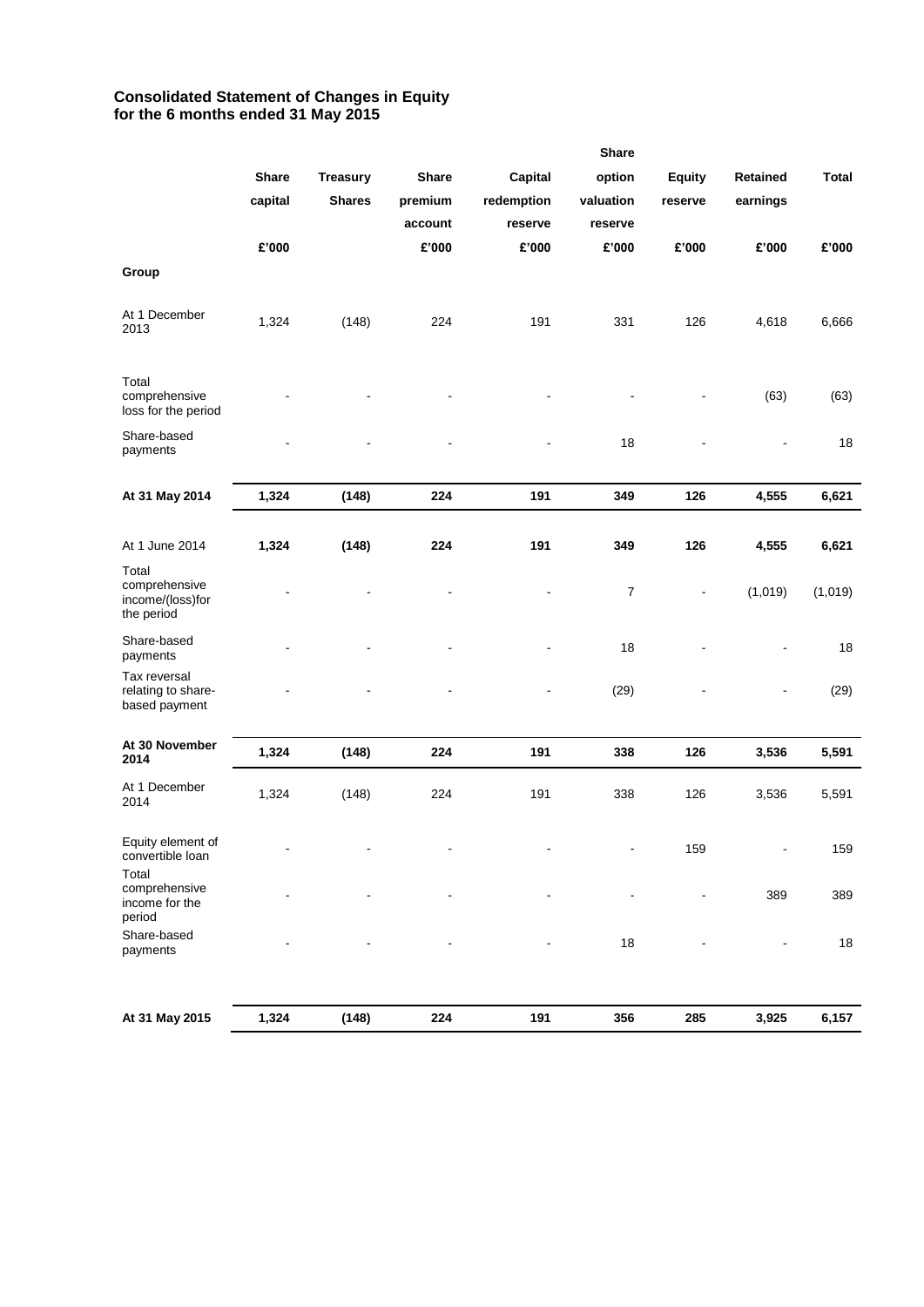#### **Consolidated Statement of Cash Flow for the 6 months ended 31 May 2015**

|                                                                                    | <b>Unaudited</b>  | <b>Unaudited</b>  | <b>Audited</b> |
|------------------------------------------------------------------------------------|-------------------|-------------------|----------------|
|                                                                                    | 6 months<br>ended | 6 months<br>ended | Year ended     |
|                                                                                    | 31-May-15         | 31-May-14         | 30-Nov-14      |
|                                                                                    | £'000             | £'000             | £'000          |
| Cash flows from operating activities                                               |                   |                   |                |
| Profit/ (loss) for the period attributable to equity<br>shareholders of the parent | 389               | (63)              | (1,082)        |
| Adjustments for:                                                                   |                   |                   |                |
| Taxation                                                                           | 20                |                   | 149            |
| Depreciation and amortisation                                                      | 222               | 200               | 409            |
| Impairment of intangible assets                                                    |                   |                   | 798            |
| Share option valuation charge                                                      | 18                | 18                | 36             |
| Profit on sale of Willow Starcom Limited                                           | (552)             |                   |                |
| Financial income                                                                   | (1)               | (1)               | (1)            |
| Financial expense                                                                  | 102               | 58                | 115            |
| Loss on disposal of property, plant and equipment                                  |                   |                   | $\overline{c}$ |
| Operating cash inflow before changes in<br>working capital and provisions          | 198               | 212               | 426            |
| Decrease/ (increase) in trade and other receivables                                | 184               | (186)             | (590)          |
| Decrease in inventories                                                            | 8                 | 24                | 26             |
| (Decrease) increase in trade and other payables                                    | (945)             | 342               | 1,192          |
| Net cash (outflow)/inflow from operations                                          | (557)             | 392               | 1,054          |
| Tax received                                                                       |                   | 126               | 356            |
| Net cash (outflow)/inflow from operating<br>activities                             | (557)             | 518               | 1,410          |
| Cash flows from investing in activities                                            |                   |                   |                |
| Interest received                                                                  | 1                 | 1                 | 1              |
| Acquisition of property, plant and equipment                                       | (140)             | (100)             | (140)          |
| Cost of software development                                                       | (974)             | (762)             | (1, 573)       |
| Disposal of subsidiary                                                             | 1,487             |                   |                |
| Less: cash and cash equivalents disposed of                                        | (346)             |                   |                |
| Net cash inflow/(outflow) from investing<br>activities                             | 28                | (861)             | (1,712)        |
| Cash flows from financing activities                                               |                   |                   |                |
| Interest paid                                                                      | (50)              | (38)              | (75)           |
| Issue of loan notes                                                                | 1,120             |                   |                |
| Net cash inflow/(outflow) from financing<br>activities                             | 1,070             | (38)              | (75)           |
| Net increase/(decrease) in cash and cash<br>equivalents                            | 541               | (381)             | (377)          |
| Opening cash and cash equivalents                                                  | 1,144             | 1,521             | 1,521          |
| <b>Closing cash and cash equivalents</b>                                           | 1,685             | 1,140             | 1,144          |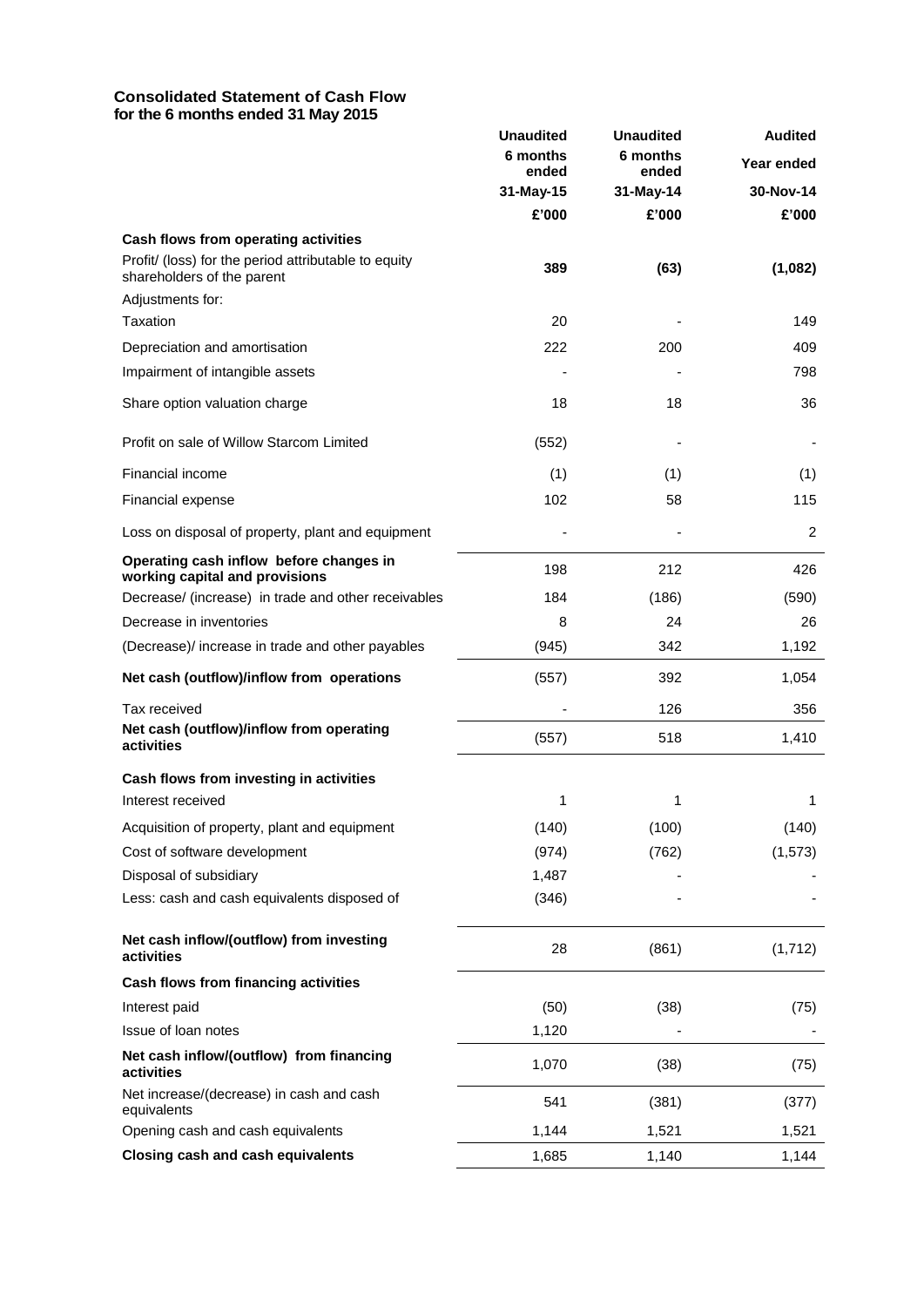## **Notes**

#### **1. Unaudited notes**

## **Basis of preparation and accounting policies**

The condensed interim financial statements are unaudited and were approved by the Board of Directors on 21 August 2015.

The interim financial information for the six months ended 31 May 2015, including comparative financial information, has been prepared on the basis of the accounting policies set out in the last annual report and accounts, with the exception of the amendment to IAS 1 (Presentation of Financial Statements) referred to below, and in accordance with International Financial Reporting Standards ("IFRS").

The preparation of the interim financial statements requires management to make judgements, estimates and assumptions that affect the application of accounting policies and the reported amounts of assets, liabilities, income and expense. Actual results may subsequently differ from those estimates.

In preparing the interim financial statements, the significant judgements made by management in applying the Group's accounting policies and key sources of estimation uncertainty were the same, in all material respects, as those applied to the consolidated financial statements for the year ended 30 November 2014.

The Group has elected to present comprehensive income in one statement.

#### **Going concern assumption**

The Group manages its cash requirements through a combination of operating cash flows and long term borrowings in the form of convertible loan notes.

The Group's forecasts and projections, taking account of reasonably possible changes in trading performance, show that the Group should be able to operate within its existing cash deposits and loan facilities.

Consequently, after making enquires, the Directors have a reasonable expectation th at the Group has adequate resources to continue in operational existence for the foreseeable future. Accordingly, they continue to adopt the going concern basis of accounting in preparing the interim financial statements.

#### **Information extracted from 2014 Annual Report**

The financial figures for the year ended 30 November 2014, as set out in this report, do not constitute statutory accounts but are derived from the statutory accounts for that financial year.

The statutory accounts for the year ended 30 November 2014 were prepared under IFRS and have been delivered to the Registrar of Companies. The auditors reported on those accounts. Their report was unqualified, did not draw attention to any matters by way of emphasis and did not include a statement under Section 498(2) or 498(3) of the Companies Act 2006.

#### **2. Earnings per share**

The calculation of earnings per share is based upon the profit/(loss) after tax for the respective period, for continuing operations only. The weighted average number of ordinary shares used in the calculation of basic earnings per share is based upon the number of ordinary shares in issue in each respective period. This has been adjusted for the effect of potentially dilutive share options granted under the company's share option schemes and in connection with the convertible loan notes in calculating the diluted earnings per share.

This has been computed as follows: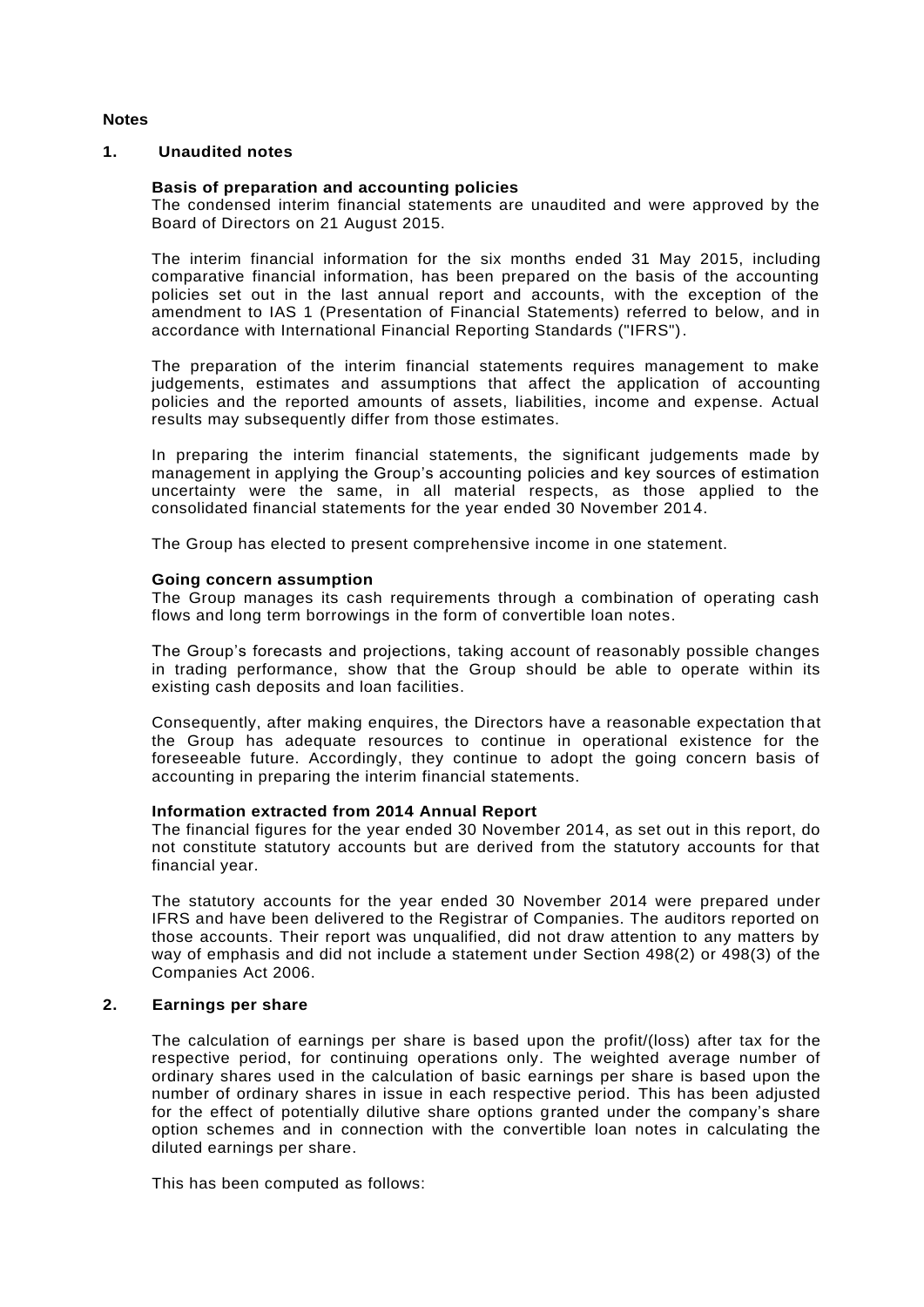| <b>Continuing</b><br>and<br>discontinued | <b>Unaudited</b> | H1 2015        | <b>Unaudited</b><br>H1 2014 |                | <b>Audited</b><br>November 2014 |                |
|------------------------------------------|------------------|----------------|-----------------------------|----------------|---------------------------------|----------------|
| <b>Operations</b>                        |                  |                |                             |                |                                 |                |
|                                          | <b>Basic</b>     | <b>Diluted</b> | <b>Basic</b>                | <b>Diluted</b> | <b>Basic</b>                    | <b>Diluted</b> |
| Profit/ (Loss)<br>after tax<br>(E000's)  | 389              | 389            | (63)                        | (63)           | (1,082)                         | (1,082)        |
|                                          |                  |                |                             |                |                                 |                |
| Number of<br>shares                      | 235,110,347      | 238,994,438    | 235,110,347                 | 235,110,347    | 235,110,347                     | 235,110,347    |
|                                          |                  |                |                             |                |                                 |                |
| (Loss)/earnings<br>per share<br>(pence)  | 0.17             | 0.16           | (0.03)                      | (0.03)         | (0.46)                          | (0.46)         |
| <b>Continuing</b><br>operations          |                  |                | Restated                    | Restated       |                                 |                |
|                                          |                  |                |                             |                |                                 |                |
| Loss after tax<br>(E000's)               | (253)            | (253)          | (157)                       | (157)          |                                 |                |
|                                          |                  |                |                             |                |                                 |                |
| Number of<br>shares                      | 235,110,347      | 238,994,438    | 235,110,347                 | 235,110,347    |                                 |                |
|                                          |                  |                |                             |                |                                 |                |
| Earnings/(Loss)<br>per share<br>(pence)  | (0.11)           | (0.11)         | (0.07)                      | (0.07)         |                                 |                |

# **3. Director disclosure**

Chris Pilling has no interest in any ordinary shares of the Company.

The following information is also required to be disclosed in accordance with Rule 17 and Schedule 2 paragraph (g) of the AIM Rules for Companies.

Chris Charles Pilling, aged 49, holds, or has held the following directorships and/or partnerships in the previous five years:

Future Screen Partners LLP Matchdeck Limited Personal Web Company

#### **Current directorships: Past directorships held in the past 5 years:** Northland Solutions Limited Complinet UK Limited Ironman 2 Limited Complinet Group Limited Complinet Limited Complinet USA Holdings Limited

No additional information relating to Mr Pilling is required to be disclosed under Rule 17 or Schedule 2 paragraph (g) of the AIM Rules for Companies.